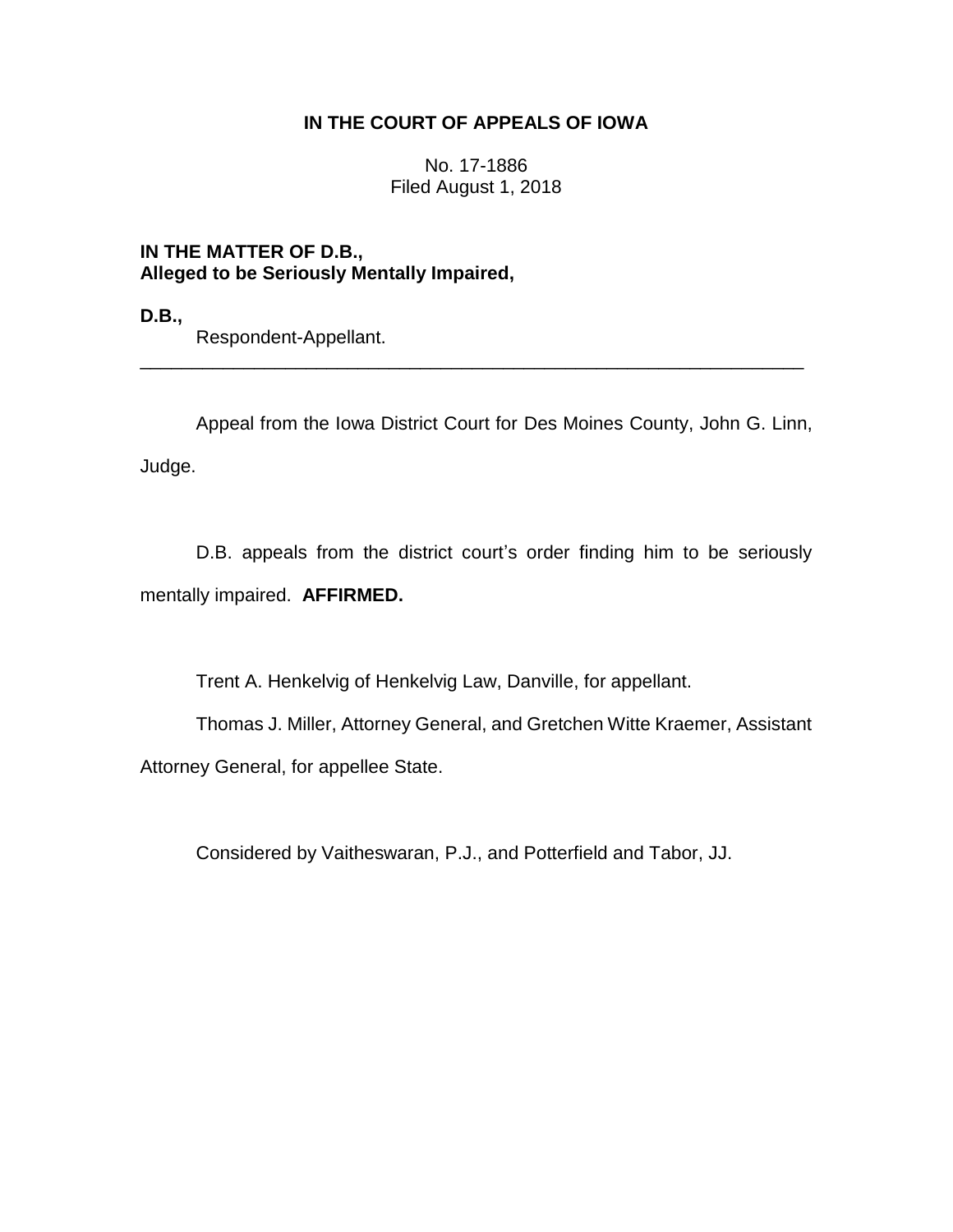## **VAITHESWARAN, Presiding Judge.**

D.B. appeals an involuntary civil commitment order. He contends the State

failed to prove he was "seriously mentally impaired."

Iowa Code section 229.1(20) (2017) sets forth the following definition of

"seriously mentally impaired":

(20) "Seriously mentally impaired" or "serious mental impairment" describes the condition of a person with mental illness and because of that illness lacks sufficient judgment to make responsible decisions with respect to the person's hospitalization or treatment, and who because of that illness meets any of the following criteria:

a. Is likely to physically injure the person's self or others if allowed to remain at liberty without treatment.

b. Is likely to inflict serious emotional injury on members of the person's family or others who lack reasonable opportunity to avoid contact with the person with mental illness if the person with mental illness is allowed to remain at liberty without treatment.

c. Is unable to satisfy the person's needs for nourishment, clothing, essential medical care, or shelter so that it is likely that the person will suffer physical injury, physical debilitation, or death.

lowa Code  $\S$  229.1(20).<sup>1</sup> D.B. concedes he has "a long history of paranoid

delusions" and a diagnosis of schizophrenia. He also concedes he "was not taking

his medication as prescribed." He argues the State failed to prove a likelihood he

would "physically injure" himself "or others if allowed to remain at liberty without

 $\overline{a}$ 

 $1$  Recently enacted legislation that went into effect July 1, 2018 amends Iowa Code section 229.1(20) by adding a new paragraph (d). The new paragraph states:

d. Has a history of lack of compliance with treatment and any of the following apply:

<sup>(1)</sup> Lack of compliance has been a significant factor in the need for emergency hospitalization.

<sup>(2)</sup> Lack of compliance has resulted in one or more acts of serious physical injury to the person's self or others or an attempt to physically injure the person's self or others.

<sup>2018</sup> Iowa Acts ch 1056, § 7.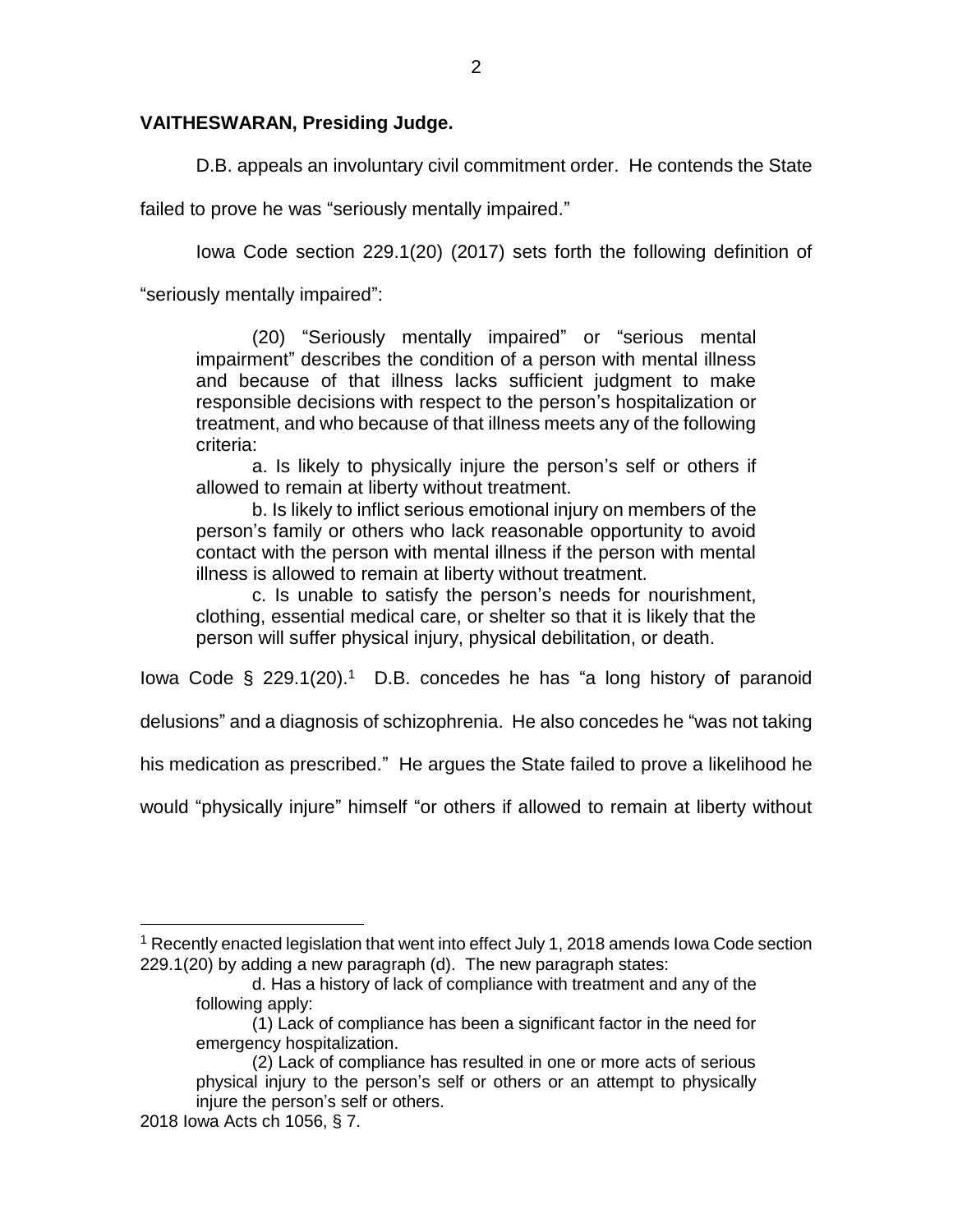treatment." In his view, "the record does not clearly" establish this dangerousness element.

"The danger the person[s] pose[] to [themselves] or others must be evidenced by a 'recent overt act, attempt or threat.'" *In re J*.*P*., 574 N.W.2d 340, 344 (Iowa 1998) (quoting *In re Mohr*, 383 N.W.2d 539, 542 (Iowa 1986)). "In the context of civil commitment . . . an 'overt act' connotes past aggressive behavior or threats by the respondent manifesting the probable commission of a dangerous act upon himself or others that is likely to result in physical injury." *In re Foster*, 426 N.W.2d 374, 378 (Iowa 1988).

Our review is for errors of law. *In re B*.*B*., 826 N.W.2d 425, 428 (Iowa 2013). The district court's finding of a serious mental impairment binds us if supported by substantial evidence. *J*.*P*., 574 N.W.2d at 342. "Evidence is substantial if a reasonable trier of fact could conclude the findings were established by clear and convincing evidence." *Id*.

The district court found: "[D.B.] is likely to physically injure himself or others or likely to inflict severe emotional injury on those unable to avoid contact with [him]." The court's finding is supported by substantial evidence. D.B. has a history of assaultive or threatening conduct. *See In re D*.*B*., No. 14-1512, 2015 WL 6087612, at \*3 (Iowa Ct. App. Oct. 14, 2015) (citing evidence D.B. struck his mother and threatened his doctors); *In re D*.*B*., No. 11-1836, 2013 WL 2145767, at \*1 (Iowa Ct. App. May 15, 2013) (noting "paranoid and threatening" behavior). The record in this case evinces the same type of conduct.

3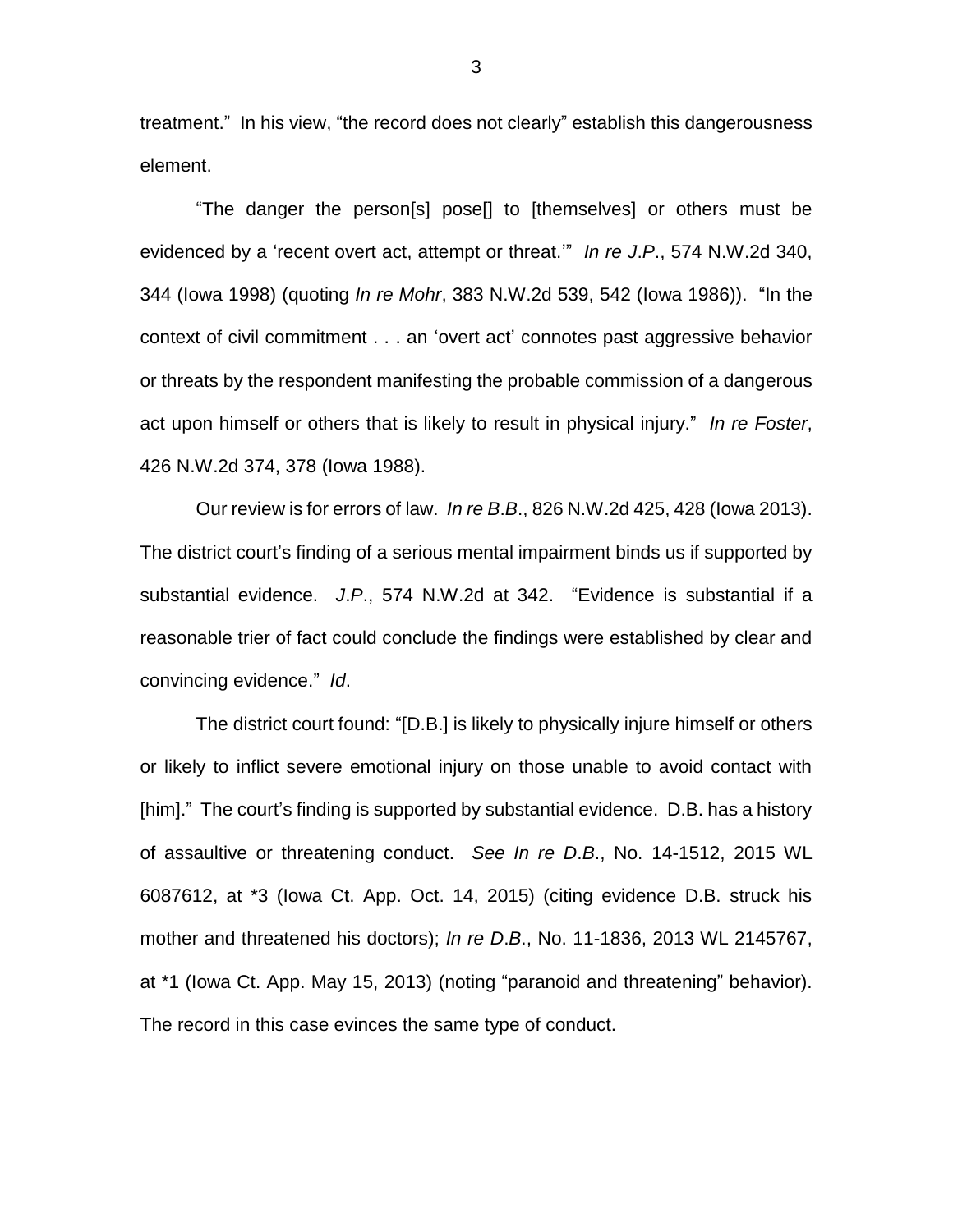A registered nurse filed an application alleging a serious mental impairment.

The application asserted D.B. "has been calling our mental health facility & pharmacy several times a day & through the night in a threatening man[ner], demanding Lorazepam & expressing paranoid delusions that neighbors are after him." The application also included an assertion that D.B. "was reported to have been shooting a BB gun at [passers-by] out of his home windows." The application further stated "[m]other reports him being physically violent with her, grabbing her

& leaving bruises." An accompanying statement from a physician reiterated,

Per [D.B.'s] guardian, with whom he lives, he is shooting his BB gun out of the window. He has been physically violent with her when she has encouraged him to get treatment. He has severe paranoid delusions and believes that there is a conspiracy against him with the police and a local church. This has lately caused run-ins with the police and even the mail carrier at his home. Mom does not feel safe to have him in the home currently.

The physician opined D.B.'s condition had "deteriorated" and he was "now a danger to others, and indirectly himself through actions driven by his psychosis."

After the application was filed, a physician evaluated D.B. and filed a report stating "[D.B.] was physically violent towards [his] mother." At the commitment hearing, the physician was asked if D.B. was "going to be a danger to himself or others." He answered:

Yes . . . . If you look at what happened before he came to the hospital, he was threatening his mother . . . he was shooting a BB gun out of his window, so [D.B.'s] kind of making this kind of gesture . . . to harm other people.

D.B. was removed from the hearing for repeated verbal outbursts and disruptions. He returned to testify in what the district court characterized as a "rambling" fashion. He called out his mother as "cowardly" and suggested the